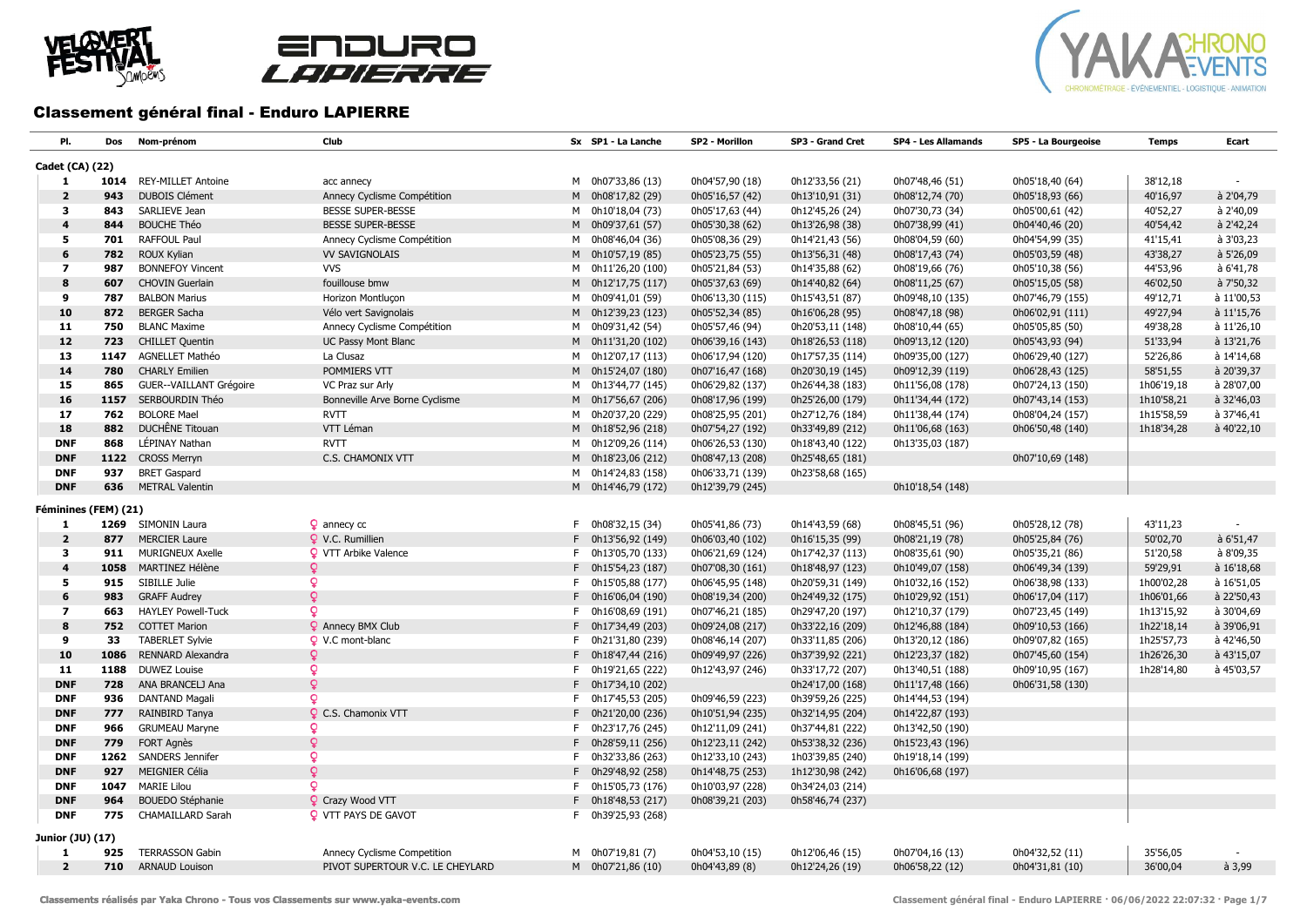





| PI.                     | Dos  | Nom-prénom                   | Club                                     | Sx SP1 - La Lanche | SP2 - Morillon   | SP3 - Grand Cret | <b>SP4 - Les Allamands</b> | SP5 - La Bourgeoise | Temps    | Ecart             |
|-------------------------|------|------------------------------|------------------------------------------|--------------------|------------------|------------------|----------------------------|---------------------|----------|-------------------|
| Junior (JU) (suite)     |      |                              |                                          |                    |                  |                  |                            |                     |          |                   |
| 3                       | 1062 | <b>ANTOINE COCHE Antoine</b> | Véloclub du Velay                        | M 0h08'14,01 (28)  | 0h05'10,86 (33)  | 0h13'15,38 (32)  | 0h07'11,29 (17)            | 0h04'55,62 (37)     | 38'47,16 | à 2'51,11         |
| $\overline{\mathbf{4}}$ | 802  | <b>MESNIER Gaëtan</b>        | ECMuroise                                | M 0h09'05,86 (42)  | 0h04'56,43 (17)  | 0h12'54,80 (25)  | 0h07'37,97 (39)            | 0h04'45,16 (25)     | 39'20,22 | à 3'24,17         |
| 5                       | 848  | <b>GOYFFON Tom</b>           | EC LA MUROISE                            | M 0h09'39,39 (58)  | 0h05'20,90 (52)  | 0h14'03,07 (51)  | 0h08'32,32 (86)            | 0h05'24,39 (72)     | 43'00,07 | à 7'04,02         |
| 6                       | 801  | <b>DEMUYTER Sacha</b>        |                                          | M 0h09'16,16 (48)  | 0h05'56,94 (93)  | 0h15'31,56 (85)  | 0h08'26,82 (82)            | 0h06'31,53 (129)    | 45'43,01 | à 9'46,96         |
| $\overline{\mathbf{z}}$ | 845  | <b>MALLET Arthur</b>         | <b>BESSE SUPER-BESSE</b>                 | M 0h10'11,95 (71)  | 0h06'03,90 (104) | 0h16'09,32 (96)  | 0h08'11,59 (68)            | 0h05'11,52 (57)     | 45'48,28 | à 9'52,23         |
| 8                       | 744  | <b>FOUCAULT Maé</b>          | <b>RVTT</b>                              | M 0h15'25,64 (181) | 0h06'00,49 (100) | 0h13'20,44 (36)  | 0h07'33,08 (35)            | 0h04'57,66 (41)     | 47'17,31 | à 11'21,26        |
| 9                       | 1110 | VALÉAU Arthur                | Vélo club du Velay                       | M 0h12'28,77 (120) | 0h06'24,58 (128) | 0h17'05,87 (108) | 0h08'34,14 (88)            | 0h05'54,93 (106)    | 50'28,29 | à 14'32,24        |
| 10                      | 816  | <b>CHAMBAZ Quentin</b>       | <b>UCHAV</b>                             | M 0h12'33,36 (122) | 0h05'55,86 (91)  | 0h19'25,97 (131) | 0h08'31,47 (85)            | 0h05'19,79 (67)     | 51'46,45 | à 15'50,40        |
| 11                      | 713  | <b>LOUVEAU Vincent</b>       |                                          | M 0h12'45,70 (126) | 0h07'12,22 (164) | 0h20'21,42 (143) | 0h09'57,92 (140)           | 0h06'25,35 (121)    | 56'42,61 | à 20'46,56        |
| 12                      | 1065 | MEYNET Jérémy                | CLUB ECOLE VELO TOUT TERRAIN LE MIRIBIKE | M 0h10'57,38 (86)  | 0h05'58,26 (97)  | 0h25'16,82 (177) | 0h09'29,16 (124)           | 0h05'17,83 (63)     | 56'59,45 | à 21'03,40        |
| 13                      | 763  | <b>BOLORÉ Youenn</b>         | <b>RVTT</b>                              | M 0h16'01,97 (188) | 0h07'30,16 (175) | 0h19'57,44 (140) | 0h09'32,46 (126)           | 0h06'22,70 (120)    | 59'24,73 | à 23'28,68        |
| <b>DNF</b>              | 1149 | POURCHOUX Mathieu            | <b>Bonneville</b>                        | M 0h21'36,84 (241) | 0h08'28,93 (202) | 0h23'34,76 (164) | 0h11'01,91 (161)           |                     |          |                   |
| <b>DNF</b>              | 1150 | PERRIN Ethan                 | Bonneville Arve Borne Cyclisme           | M Abandon          | 0h07'47,49 (187) | 0h28'59,86 (194) | 0h09'56,04 (138)           |                     |          |                   |
| <b>DNF</b>              | 797  | <b>DAJTLICH Sébastien</b>    | Calvisson VTT                            | M 0h21'31,91 (240) | 0h10'28,51 (232) |                  |                            |                     |          |                   |
| <b>DNF</b>              | 1075 | DALIA Alban                  |                                          | M 0h25'30,99 (251) | 0h14'39,96 (252) |                  |                            |                     |          |                   |
|                         |      | Masters 30>39 ans (MA1) (82) |                                          |                    |                  |                  |                            |                     |          |                   |
| 1                       | 934  | PAULHAN Romain               | SANTA CRUZ BICYCLES                      | M 0h07'19,83 (8)   | 0h04'30,21 (1)   | 0h10'27,71 (1)   | 0h06'23,17(1)              | 0h04'09,00 (1)      | 32'49,92 |                   |
| $\overline{2}$          | 922  | <b>BLACHERE Nans</b>         | vivarais ard bike                        | M 0h07'27,21 (12)  | 0h04'40,25 (5)   | 0h11'37,18 (7)   | 0h06'55,01 (8)             | 0h04'27,87 (8)      | 35'07,52 | à 2'17,60         |
| 3                       | 895  | <b>BRIQUEZ Cyril</b>         | Annecy Cyclisme Competition              | M 0h07'39,44 (15)  | 0h04'37,12 (2)   | 0h11'36,70 (6)   | 0h06'56,65 (9)             | 0h04'27,02 (6)      | 35'16,93 | à 2'27,01         |
| 4                       | 980  | <b>GARCIA Tom</b>            |                                          | M 0h07'48,10 (20)  | 0h04'40,27 (6)   | 0h11'34,77 (5)   | 0h06'50,20 (6)             | 0h04'32,69 (12)     | 35'26,03 | $\hat{a}$ 2'36,11 |
| 5                       | 1059 | PUECH Ghyslain               |                                          | M 0h07'36,09 (14)  | 0h04'50,99 (13)  | 0h11'40,41 (8)   | 0h07'21,62 (22)            | 0h04'36,53 (16)     | 36'05,64 | à 3'15,72         |
| 6                       | 942  | SAINT-AUBIN Christophe       | ARC MOUNTAIN BIKE CLUB                   | M 0h08'40,08 (35)  | 0h04'46,98 (9)   | 0h11'44,78 (10)  | 0h07'13,07 (18)            | 0h04'37,07 (19)     | 37'01,98 | à 4'12,06         |
| $\overline{ }$          | 639  | <b>CHARLES Pierrick</b>      |                                          | M 0h07'43,38 (18)  | 0h05'02,44 (23)  | 0h12'27,63 (20)  | 0h07'26,55 (30)            | 0h04'52,71 (33)     | 37'32,71 | à 4'42,79         |
| 8                       | 811  | <b>DUCROS Loïc</b>           | Vélo club roannais                       | M 0h07'55,42 (24)  | 0h04'54,38 (16)  | 0h12'22,00 (18)  | 0h07'38,55 (40)            | 0h04'45,89 (26)     | 37'36,24 | $\hat{a}$ 4'46,32 |
| 9                       | 995  | VICTOR BROUSSEAUD Victor     |                                          | M 0h07'54,45 (23)  | 0h06'19,50 (121) | 0h12'04,88 (14)  | 0h07'04,40 (14)            | 0h04'33,64 (14)     | 37'56,87 | à 5'06,95         |
| 10                      | 1020 | <b>HORNY Fred</b>            |                                          | M 0h07'51,34 (21)  | 0h05'38,28 (70)  | 0h13'43,69 (42)  | 0h07'30,26 (33)            | 0h04'53,61 (34)     | 39'37,18 | à 6'47,26         |
| 11                      | 681  | <b>CORREARD Thibault</b>     |                                          | M 0h10'38,50 (78)  | 0h05'11,96 (35)  | 0h14'00,81 (50)  | 0h07'23,35 (24)            | 0h04'55,47 (36)     | 42'10,09 | à 9'20,17         |
| 12                      | 688  | <b>PARAT Etienne</b>         |                                          | M 0h08'52,49 (41)  | 0h05'26,42 (56)  | 0h14'53,26 (70)  | 0h07'42,35 (47)            | 0h05'16,15 (60)     | 42'10,67 | à 9'20,75         |
| 13                      | 1137 | <b>DUMAS MAILLON Florent</b> | Centre vtt pays d'ambert                 | M 0h09'57,10 (63)  | 0h05'15,21 (39)  | 0h15'19,79 (81)  | 0h07'46,57 (50)            | 0h05'07,56 (51)     | 43'26,23 | à 10'36,31        |
| 14                      | 694  | <b>ASTIER Matthieu</b>       |                                          | M 0h08'51,40 (39)  | 0h05'53,66 (86)  | 0h15'08,31 (76)  | 0h08'07,05 (61)            | 0h05'26,87 (77)     | 43'27,29 | à 10'37,37        |
| 15                      | 826  | <b>KING Howard</b>           |                                          | M 0h10'55,54 (82)  | 0h05'22,61 (54)  | 0h14'41,27 (66)  | 0h07'48,64 (52)            | 0h04'49,09 (30)     | 43'37,15 | à 10'47,23        |
| 16                      | 732  | <b>STRAUB Romain</b>         | Team Chevaliers Enduro                   | M 0h10'01,47 (66)  | 0h05'32,50 (63)  | 0h15'14,38 (77)  | 0h07'42,09 (45)            | 0h05'16,71 (61)     | 43'47,15 | à 10'57,23        |
| 17                      | 958  | <b>BEGUE Fabien</b>          |                                          | M 0h10'06,94 (69)  | 0h05'26,88 (57)  | 0h15'00,46 (72)  | 0h08'21,38 (79)            | 0h05'15,60 (59)     | 44'11,26 | à 11'21,34        |
| 18                      | 742  | <b>BANAUDO Romain</b>        | R-VTT                                    | M 0h10'59,19 (87)  | 0h05'17,73 (45)  | 0h13'58,86 (49)  | 0h08'17,50 (75)            | 0h05'47,71 (97)     | 44'20,99 | à 11'31,07        |
| 19                      | 87   | <b>BAULIER Edouard</b>       |                                          | M 0h08'51,76 (40)  | 0h05'39,53 (72)  | 0h15'56,07 (91)  | 0h08'27,98 (83)            | 0h05'41,83 (90)     | 44'37,17 | à 11'47,25        |
| 20                      | 689  | PELLEGRINI David             |                                          | M 0h11'00,37 (91)  | 0h05'38,31 (71)  | 0h14'40,83 (65)  | 0h08'16,47 (73)            | 0h06'29,89 (128)    | 46'05,87 | à 13'15,95        |
| 21                      | 642  | DAVE CLIFFORD David          |                                          | M 0h10'05,17 (67)  | 0h05'48,62 (79)  | 0h15'59,73 (92)  | 0h08'46,08 (97)            | 0h05'29,71 (79)     | 46'09,31 | à 13'19,39        |
| 22                      | 658  | <b>CHAUMIER Gregoire</b>     |                                          | M 0h11'05,49 (93)  | 0h05'45,14 (77)  | 0h16'00,50 (93)  | 0h09'00,92 (110)           | 0h05'37,05 (88)     | 47'29,10 | à 14'39,18        |
| 23                      | 889  | <b>BARROW Jamie</b>          | Sangliers                                | M 0h09'46,00 (61)  | 0h05'51,01 (83)  | 0h16'18,58 (100) | 0h09'39,90 (131)           | 0h06'05,90 (112)    | 47'41,39 | à 14'51,47        |
| 24                      | 14   | <b>CHADELAS Mathieu</b>      | Calvisson VTT                            | M 0h10'59,93 (89)  | 0h06'04,93 (105) | 0h15'51,99 (90)  | 0h09'06,86 (111)           | 0h05'43,46 (92)     | 47'47,17 | à 14'57,25        |
| 25                      | 914  | NOUSIER Jerôme               | TEAM PLANETE RIDE                        | M 0h12'57,20 (131) | 0h05'58,19 (96)  | 0h15'29,24 (84)  | 0h08'57,15 (107)           | 0h06'06,81 (114)    | 49'28,59 | à 16'38,67        |
| 26                      | 630  | <b>TEYSSIER Benjamin</b>     |                                          | M 0h11'31,04 (101) | 0h06'25,38 (129) | 0h16'53,90 (106) | 0h08'37,40 (92)            | 0h06'11,92 (115)    | 49'39,64 | à 16'49,72        |
| 27                      | 1079 | MAXENCE PECHEUR Maxence      |                                          | M 0h12'53,26 (129) | 0h06'05,92 (106) | 0h16'43,47 (103) | 0h08'56,98 (106)           | 0h05'32,96 (84)     | 50'12,59 | à 17'22,67        |
| 28                      | 784  | <b>DEVAUX Thibaut</b>        |                                          | M 0h12'14,53 (116) | 0h05'59,00 (99)  | 0h16'52,86 (105) | 0h08'35,34 (89)            | 0h06'58,82 (144)    | 50'40,55 | à 17'50,63        |
| 29                      | 1133 | PAULIN Yohan                 |                                          | M 0h12'49,33 (128) | 0h06'21,30 (123) | 0h18'24,50 (117) | 0h10'13,74 (144)           | 0h06'41,17 (136)    | 54'30,04 | à 21'40,12        |
| 30                      |      | 1082 GIORDANO Leo            |                                          | M 0h11'43,14 (106) | 0h06'54,52 (152) | 0h19'38,38 (132) | 0h09'37,93 (129)           | 0h06'39,29 (134)    | 54'33,26 | à 21'43,34        |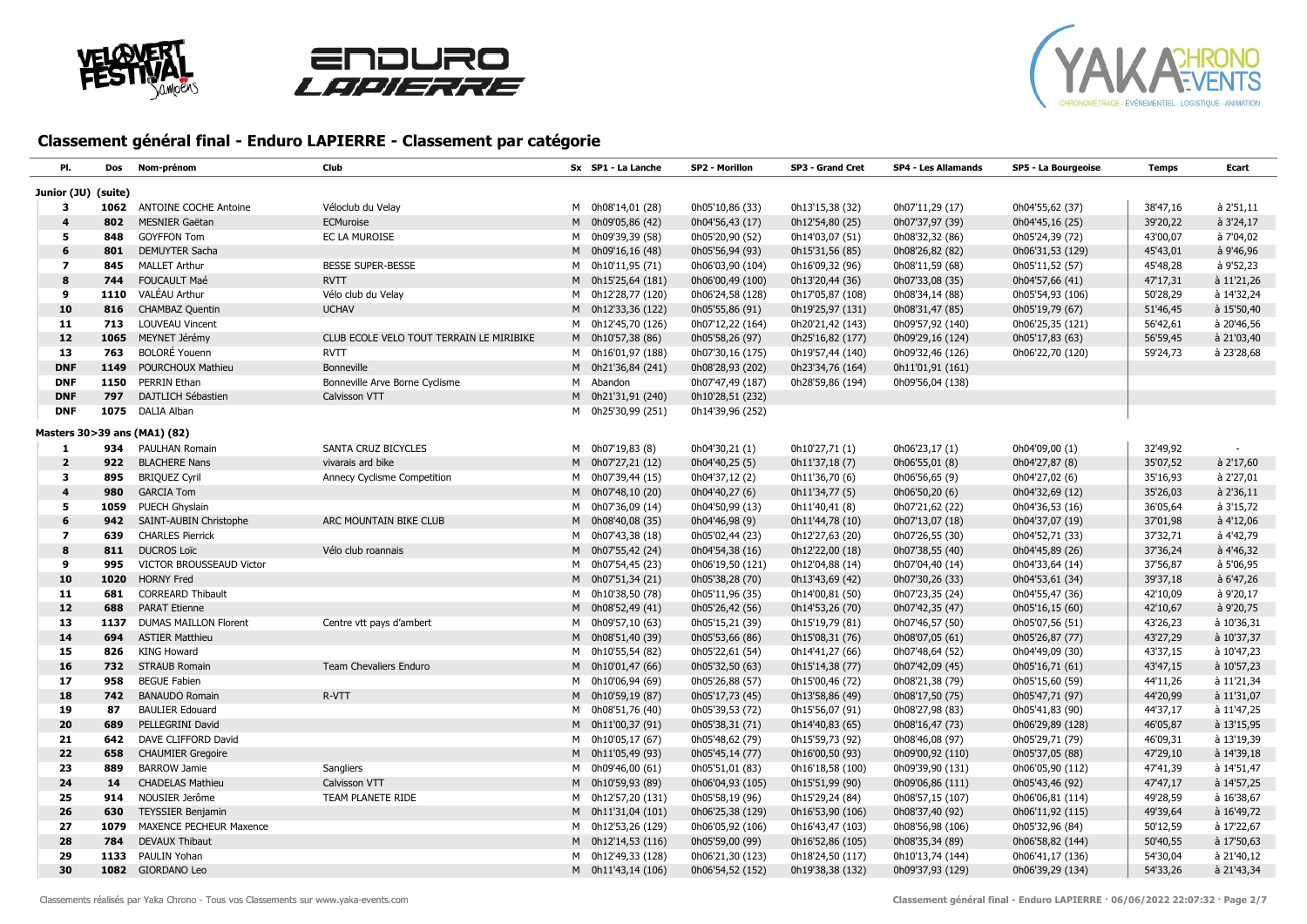





| PI.        | Dos  | Nom-prénom                                             | Club                        | Sx SP1 - La Lanche | SP2 - Morillon   | SP3 - Grand Cret                     | <b>SP4 - Les Allamands</b>          | SP5 - La Bourgeoise                  | <b>Temps</b> | Ecart        |
|------------|------|--------------------------------------------------------|-----------------------------|--------------------|------------------|--------------------------------------|-------------------------------------|--------------------------------------|--------------|--------------|
|            |      |                                                        |                             |                    |                  |                                      |                                     |                                      |              |              |
|            | 609  | Masters 30>39 ans (MA1) (suite)<br><b>BADET Romain</b> | Molsheim fun Bike           | M 0h12'42,68 (125) | 0h06'27,29 (133) | 0h19'14,96 (127)                     | 0h09'27,06 (123)                    |                                      | 54'38,53     | à 21'48,61   |
| 31<br>32   | 939  | <b>GUEDJ Christophe</b>                                |                             | M 0h14'09,66 (153) | 0h06'17,13 (119) |                                      |                                     | 0h06'46,54 (138)                     | 55'07,71     | à 22'17,79   |
| 33         | 1085 | <b>CORTHAY Antoine</b>                                 |                             | M 0h13'43,76 (144) | 0h06'42,56 (146) | 0h19'54,72 (139)<br>0h19'42,89 (134) | 0h08'19,93 (77)<br>0h09'47,49 (134) | 0h06'26,27 (124)<br>0h06'20,53 (118) | 56'17,23     | à 23'27,31   |
| 34         | 786  | <b>FRANCOIS Alexandre</b>                              |                             | M 0h14'01,82 (150) | 0h06'34,36 (140) | 0h18'35,03 (121)                     | 0h11'43,70 (175)                    | 0h06'13,18 (116)                     | 57'08,09     | à 24'18,17   |
| 35         | 617  | <b>GALLAT Jean-Baptiste</b>                            |                             | M 0h15'36,73 (184) | 0h07'15,95 (167) | 0h19'45,05 (135)                     | 0h08'51,91 (103)                    | 0h05'48,78 (99)                      | 57'18,42     | à 24'28,50   |
| 36         | 881  | <b>TUPIN Nicolas</b>                                   |                             | M 0h18'30,20 (214) | 0h07'31,98 (177) | 0h33'45,07 (211)                     | 0h11'06,75 (164)                    | 0h06'53,22 (141)                     | 1h17'47,22   | à 44'57,30   |
| 37         | 627  | <b>DENAIS Fabien</b>                                   |                             | M 0h27'48,51 (255) | 0h11'16,57 (238) | 0h38'18,53 (224)                     | 0h13'40,93 (189)                    | 0h08'11,61 (158)                     | 1h39'16,15   | à 1h06'26,23 |
| <b>DNF</b> | 706  | GUÉRIN Cédric                                          | <b>Trailow Factory Team</b> | M 0h09'59,79 (65)  | 0h05'17,25 (43)  | 0h13'52,98 (46)                      | 0h07'39,89 (42)                     |                                      |              |              |
| <b>DNF</b> | 635  | <b>CHANCRIN Guillaume</b>                              |                             | M 0h14'38,22 (167) | 0h05'43,22 (76)  | 0h17'01,98 (107)                     | 0h09'35,87 (128)                    |                                      |              |              |
| <b>DNF</b> | 929  | DE PRAETER Teddy                                       |                             | M 0h14'43,66 (170) | 0h06'08,12 (108) | Abandon                              | 0h09'10,19 (116)                    | 0h05'41,41 (89)                      |              |              |
| <b>DNF</b> | 770  | PIRAT Damien                                           |                             | M 0h13'09,14 (135) |                  | 0h15'15,65 (79)                      | 0h08'32,54 (87)                     | 0h05'52,07 (101)                     |              |              |
| <b>DNF</b> | 749  | <b>PIRAT Cedric</b>                                    |                             | M 0h13'00,90 (132) |                  | 0h15'14,66 (78)                      | 0h08'30,46 (84)                     | 0h05'54,68 (105)                     |              |              |
| <b>DNF</b> | 692  | LAFFRAY Rémi                                           |                             | M 0h14'29,66 (161) | 0h07'45,63 (184) | 0h24'39,31 (173)                     | 0h09'32,14 (125)                    |                                      |              |              |
| <b>DNF</b> | 626  | NOËL Thomas                                            |                             | M 0h13'24,30 (138) | 0h06'29,58 (136) | 0h27'28,62 (188)                     | 0h13'16,87 (185)                    |                                      |              |              |
| <b>DNF</b> | 703  | THIZY Julien                                           |                             | M 0h18'01,15 (208) | 0h07'31,09 (176) | 0h21'06,73 (151)                     | 0h10'51,45 (159)                    |                                      |              |              |
| <b>DNF</b> | 757  | <b>BRICE ARNAUD-GODET Brice</b>                        |                             | M 0h17'30,56 (201) | 0h07'48,63 (189) | 0h21'29,43 (152)                     | 0h10'59,53 (160)                    |                                      |              |              |
| <b>DNF</b> | 702  | PITAVAL Yvon                                           |                             | M 0h18'18,34 (211) | 0h08'08,33 (196) | 0h24'08,17 (167)                     | 0h09'40,49 (132)                    |                                      |              |              |
| <b>DNF</b> | 751  | <b>GAUDIN Vincent</b>                                  |                             | M 0h16'36,12 (198) | 0h07'15,89 (166) | 0h28'17,91 (190)                     | 0h14'06,40 (192)                    |                                      |              |              |
| <b>DNF</b> | 1078 | <b>BALLON Lauric</b>                                   |                             | M 0h18'14,45 (210) | 0h07'41,50 (180) | 0h23'19,55 (159)                     | 16h58'41,20 (201)                   |                                      |              |              |
| <b>DNF</b> |      | 1032 MAGNACCA Nicolas                                  |                             | M 0h19'55,23 (225) | 0h08'54,19 (209) | 0h59'14,53 (238)                     | 0h11'25,42 (170)                    |                                      |              |              |
| <b>DNF</b> | 645  | GAZENGEL-LEGOUPIL Florent                              |                             | M 0h18'12,30 (209) | 0h26'03,57 (255) | 0h32'06,93 (202)                     | 0h11'45,90 (176)                    |                                      |              |              |
| <b>DNF</b> | 962  | <b>EJARQUE Wilfried</b>                                | Vélo Club Pierrelatte       | M 0h21'05,87 (235) | 0h09'39,81 (222) | 0h33'57,41 (213)                     | 0h18'58,98 (198)                    |                                      |              |              |
| <b>DNF</b> |      | 1270 ALEGRI Léandre                                    |                             | M 0h12'21,34 (118) | 0h05'34,18 (64)  | 0h14'45,28 (69)                      | Abandon                             |                                      |              |              |
| <b>DNF</b> | 634  | KRAUSS Jérémy                                          |                             | M 0h11'45,72 (107) | 0h05'53,68 (87)  | 0h15'03,39 (74)                      | Abandon                             |                                      |              |              |
| <b>DNF</b> | 891  | <b>JACQUIN Benoit</b>                                  | Magicrème                   | M 0h10'59,84 (88)  | 0h06'51,96 (150) | 0h16'33,91 (102)                     |                                     |                                      |              |              |
| <b>DNF</b> | 896  | <b>THOMPSON Ben</b>                                    |                             | M 0h12'30,71 (121) | 0h06'19,84 (122) | 0h19'02,53 (125)                     |                                     |                                      |              |              |
| <b>DNF</b> | 851  | <b>VIGNAL Bastian</b>                                  |                             | M 0h14'23,31 (157) | 0h06'08,55 (110) | 0h19'45,80 (136)                     |                                     |                                      |              |              |
| <b>DNF</b> | 664  | <b>ARBOIT Lionel</b>                                   |                             | M 0h13'38,86 (140) | 0h07'05,04 (159) | 0h19'54,57 (138)                     |                                     |                                      |              |              |
| <b>DNF</b> | 47   | <b>VOUILLON Charles</b>                                |                             | M 0h15'50,78 (185) | 0h07'00,80 (156) | 0h23'26,10 (161)                     |                                     |                                      |              |              |
| <b>DNF</b> | 1099 | SAMUEL SERME Samuel                                    |                             | M 0h17'59,05 (207) | 0h07'57,93 (193) | 0h25'25,04 (178)                     |                                     |                                      |              |              |
| <b>DNF</b> | 794  | <b>BRAGEUL Raphael</b>                                 |                             | M 0h19'06,73 (219) | 0h07'05,36 (160) | 0h33'17,73 (208)                     |                                     |                                      |              |              |
| <b>DNF</b> | 1024 | LAPIERRE Stéphane                                      |                             | M 0h14'40,25 (168) | 0h09'50,48 (227) | 0h29'51,88 (198)                     |                                     |                                      |              |              |
| <b>DNF</b> | 1102 | <b>SERME Benoit</b>                                    | <b>CCVP</b>                 | M 0h19'17,34 (221) | 0h08'42,74 (204) | 0h24'21,32 (170)                     |                                     |                                      |              |              |
| <b>DNF</b> | 602  | <b>SCHOENENBERGER Mathieu</b>                          |                             | M 0h21'03,57 (233) | 0h09'37,28 (220) | 0h27'27,38 (186)                     |                                     |                                      |              |              |
| <b>DNF</b> | 628  | ANTOINE THIBAUT Antoine                                |                             | M 0h20'43,46 (230) | 0h09'38,02 (221) | 0h31'29,64 (201)                     |                                     |                                      |              |              |
| <b>DNF</b> | 1127 | <b>ROBIN Anthony</b>                                   |                             | M 0h20'31,24 (228) | 0h09'05,95 (212) | 0h38'01,52 (223)                     |                                     |                                      |              |              |
| <b>DNF</b> | 765  | GALETTI Jean-Marc                                      |                             | M 0h22'12,87 (243) | 0h09'19,22 (215) | 0h36'29,03 (217)                     |                                     |                                      |              |              |
| <b>DNF</b> | 991  | SIGAUD Dorian                                          | <b>Bawlers</b>              | M 0h06'46,44 (1)   | 0h06'23,57 (126) |                                      |                                     |                                      |              |              |
| <b>DNF</b> | 705  | <b>LEONG Eric</b>                                      |                             | M 0h13'11,74 (136) |                  | 0h19'25,04 (130)                     |                                     |                                      |              |              |
| <b>DNF</b> | 672  | <b>ERICSSON Katrin</b>                                 |                             | M 0h14'35,63 (163) | 0h07'27,06 (173) | Abandon                              | Abandon                             | Abandon                              |              |              |
| <b>DNF</b> |      | 1116 NOIR Quentin                                      |                             | M 0h16'31,06 (196) | 0h08'59,67 (210) | Abandon                              |                                     |                                      |              |              |
| <b>DNF</b> | 704  | <b>THIZY Sebastien</b>                                 |                             | M 0h24'14,72 (248) | 0h09'16,06 (214) |                                      |                                     |                                      |              |              |
| <b>DNF</b> | 34   | <b>GEORGES Hugo</b>                                    |                             | M 0h33'05,12 (265) | 0h08'45,26 (206) |                                      |                                     |                                      |              |              |
| <b>DNF</b> | 19   | <b>COCHET Anthony</b>                                  |                             | M 0h32'50,36 (264) | 0h10'18,23 (229) |                                      |                                     |                                      |              |              |
| <b>DNF</b> | 650  | <b>MARTIN Laurent</b>                                  |                             | M 0h30'30,63 (260) | 0h14'38,20 (251) |                                      |                                     |                                      |              |              |
| <b>DNF</b> | 48   | <b>DROUET Thibault</b>                                 |                             | M 0h19'56,29 (226) |                  |                                      |                                     |                                      |              |              |
|            |      |                                                        |                             |                    |                  |                                      |                                     |                                      |              |              |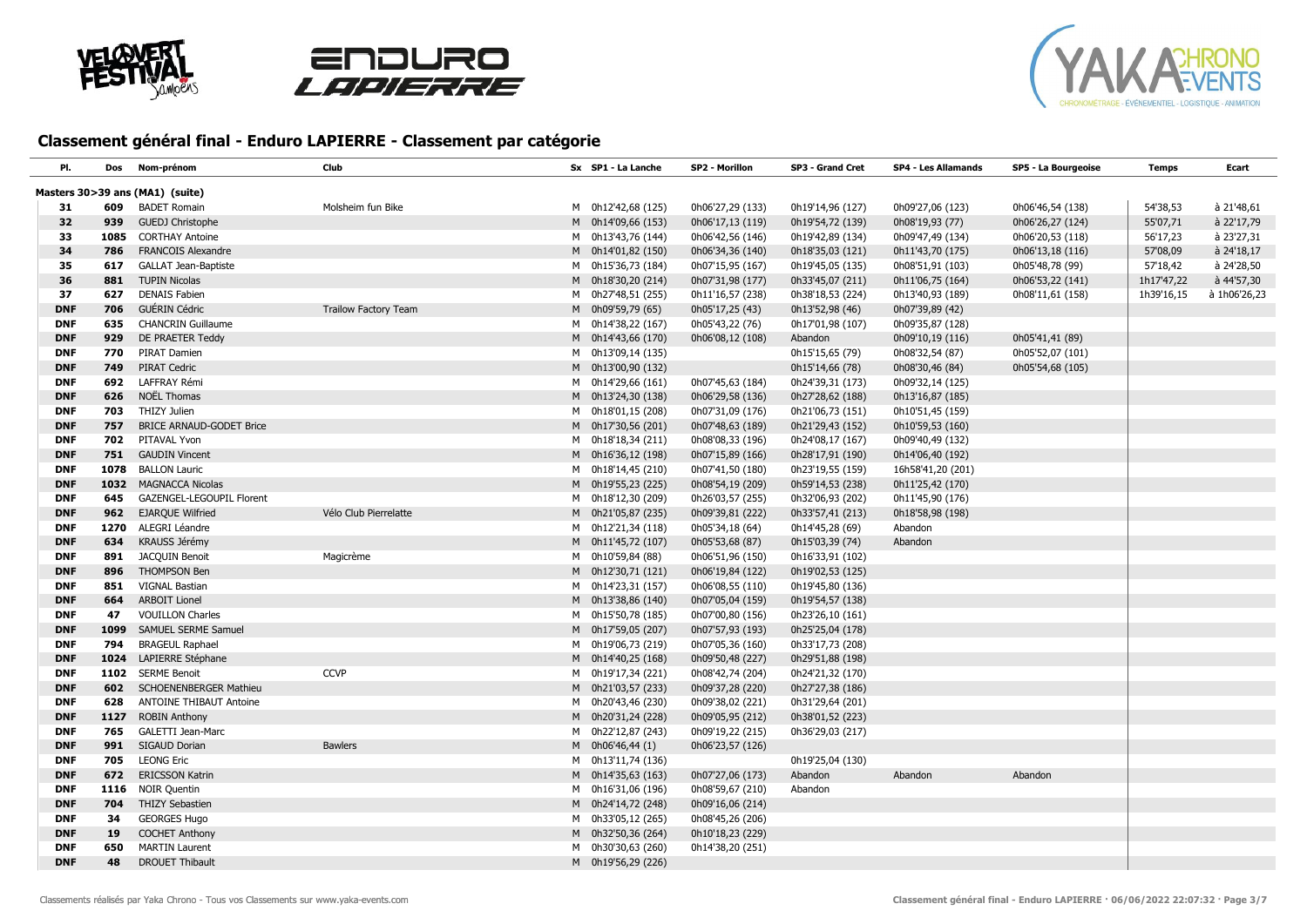





| PI.                      | Dos        | Nom-prénom                                               | <b>Club</b>                | Sx SP1 - La Lanche                       | SP2 - Morillon                       | SP3 - Grand Cret                    | <b>SP4 - Les Allamands</b> | SP5 - La Bourgeoise | Temps      | Ecart        |
|--------------------------|------------|----------------------------------------------------------|----------------------------|------------------------------------------|--------------------------------------|-------------------------------------|----------------------------|---------------------|------------|--------------|
|                          |            | Masters 30>39 ans (MA1) (suite)                          |                            |                                          |                                      |                                     |                            |                     |            |              |
| <b>DNF</b>               | 1007       | <b>FRAYSSE Sylvain</b>                                   |                            | M 0h26'27,15 (253)                       |                                      |                                     |                            |                     |            |              |
| <b>DNF</b>               |            | 1005 PIGNAL Clément                                      |                            | M 0h27'03,30 (254)                       |                                      |                                     |                            |                     |            |              |
| <b>DNF</b>               | 1071       | DELSAUX Sébastien                                        |                            | M 0h47'45,70 (269)                       |                                      |                                     |                            |                     |            |              |
| <b>DNF</b>               | 938        | <b>CUINET Hugo</b>                                       | ça bosse le cardio         | M 0h57'12,49 (270)                       |                                      |                                     |                            |                     |            |              |
| <b>DNF</b>               | 904        | LUDOVIC Ludovic                                          |                            | M Abandon                                |                                      |                                     |                            |                     |            |              |
| <b>DNF</b>               | 804        | <b>PACLET Thomas</b>                                     |                            | M Abandon                                |                                      |                                     |                            |                     |            |              |
|                          |            |                                                          |                            |                                          |                                      |                                     |                            |                     |            |              |
|                          |            | Masters 40>49 ans (MA2) (49)                             |                            |                                          |                                      |                                     |                            |                     |            |              |
| 1                        | 900        | <b>BUSSON Emilien</b>                                    |                            | M 0h07'27,16 (11)                        | 0h04'51,52 (14)                      | 0h12'07,35 (16)                     | 0h07'07,22 (16)            | 0h04'43,54 (23)     | 36'16,79   |              |
| $\overline{2}$           | 753        | MATHIEU FLOURET Mathieu                                  | Faverges Seythenex GRAVITY | M 0h07'55,62 (25)                        | 0h04'58,72 (20)                      | 0h12'21,63 (17)                     | 0h07'37,09 (38)            | 0h04'55,92 (38)     | 37'48,98   | à 1'32,19    |
| 3                        |            | 1105 RAINIER VILLETON PACHOT Rainier                     |                            | M 0h09'13,64 (47)                        | 0h05'14,46 (37)                      | 0h13'48,37 (44)                     | 0h07'28,74 (31)            | 0h04'57,09 (39)     | 40'42,30   | à 4'25,51    |
| $\overline{\mathbf{4}}$  | 807        | <b>HAULET Vincent</b>                                    | #Soudebaltringue           | M 0h09'32,59 (55)                        | 0h05'13,57 (36)                      | 0h14'17,46 (55)                     | 0h07'42,32 (46)            | 0h05'21,69 (70)     | 42'07,63   | à 5'50,84    |
| 5                        | 680        | AUDEBERT Julien                                          | les carroz vtt             | M 0h09'57,87 (64)                        | 0h05'11,91 (34)                      | 0h13'49,78 (45)                     | 0h08'22,12 (80)            | 0h05'02,53 (44)     | 42'24,21   | à 6'07,42    |
| 6                        | 677        | AGUET Stéphane                                           |                            | M 0h11'00,27 (90)                        | 0h05'19,73 (50)                      | 0h13'33,08 (40)                     | 0h07'59,38 (55)            | 0h05'03,84 (49)     | 42'56,30   | à 6'39,51    |
| $\overline{\mathbf{z}}$  | 637        | <b>MAHER Nicholas</b>                                    |                            | M 0h09'35,11 (56)                        | 0h05'37,00 (67)                      | 0h14'37,31 (63)                     | 0h08'13,98 (71)            | 0h05'25,56 (75)     | 43'28,96   | à 7'12,17    |
| 8                        | 913        | <b>FABRE GIRAUD Yannick</b>                              | TEAM PLANETE RIDE          | M 0h11'11,43 (96)                        | 0h05'28,06 (61)                      | 0h14'35,44 (61)                     | 0h08'08,08 (63)            | 0h05'08,22 (53)     | 44'31,23   | à 8'14,44    |
| 9                        | 678        | <b>MAULINI Nicolas</b>                                   |                            | M 0h11'09,74 (95)                        | 0h05'49,52 (81)                      | 0h14'54,56 (71)                     | 0h08'02,61 (58)            | 0h05'08,37 (54)     | 45'04,80   | à 8'48,01    |
| 10                       | 781        | MICHEL Stephane                                          | VC les Gets                | M 0h10'55,99 (83)                        | 0h05'42,65 (75)                      | 0h15'04,99 (75)                     | 0h08'43,53 (95)            | 0h05'25,29 (74)     | 45'52,45   | à 9'35,66    |
| 11                       | 928        | PAULY Joseph                                             | Veloc-club Morzine-Avoriaz | M 0h11'39,10 (105)                       | 0h06'06,86 (107)                     | 0h14'26,42 (58)                     | 0h08'26,22 (81)            | 0h05'20,84 (69)     | 45'59,44   | à 9'42,65    |
| 12                       | 11         | <b>BROUTY Pierre-Henri</b>                               |                            | M 0h10'51,04 (80)                        | 0h05'45,52 (78)                      | 0h15'45,76 (88)                     | 0h08'50,26 (102)           | 0h05'49,77 (100)    | 47'02,35   | à 10'45,56   |
| 13                       | 897        | FOUCHÉ Samuel                                            |                            | M 0h10'56,72 (84)                        | 0h05'57,95 (95)                      | 0h15'21,71 (82)                     | 0h11'18,83 (167)           | 0h05'34,68 (85)     | 49'09,89   | à 12'53,10   |
| 14                       | 846        | <b>MALLET Christophe</b>                                 | <b>BESSE SUPER-BESSE</b>   | M 0h11'18,58 (97)                        | 0h05'52,03 (84)                      | 0h19'10,16 (126)                    | 0h08'53,94 (105)           | 0h05'32,79 (83)     | 50'47,50   | à 14'30,71   |
| 15                       | 206        | <b>DANGER Clément</b>                                    | CS Gravenchon              | M 0h14'01,94 (151)                       | 0h06'52,72 (151)                     | 0h18'34,13 (119)                    | 0h09'07,87 (112)           | 0h05'45,30 (95)     | 54'21,96   | à 18'05,17   |
| 16                       | 771        | <b>EXTIER Julien</b>                                     | Passe Partout VTT macon    | M 0h13'49,84 (146)                       | 0h06'29,29 (135)                     | 0h19'57,94 (141)                    | 0h09'10,33 (117)           | 0h05'47,39 (96)     | 55'14,79   | à 18'58,00   |
| 17                       | 285        | CHALOT Julien                                            | <b>VC ANNEMASSE</b>        | M 0h11'19,16 (98)                        | 0h07'27,38 (174)                     | 0h20'27,24 (144)                    | 0h09'56,96 (139)           | 0h06'35,78 (132)    | 55'46,52   | à 19'29,73   |
| 18                       | 419        | RAINIER VILLETON PACHOT Rainier                          |                            | M 0h14'37,94 (165)                       | 0h07'21,71 (169)                     | 0h19'19,15 (128)                    | 0h09'51,81 (136)           | 0h06'26,14 (123)    | 57'36,75   | à 21'19,96   |
| 19                       | 1046       | <b>BELLATON Vincent</b>                                  | OMPI                       | M 0h13'42,84 (143)                       | 0h06'37,48 (142)                     | 0h22'56,33 (156)                    | 0h09'22,84 (122)           | 0h05'48,06 (98)     | 58'27,55   | à 22'10,76   |
| 20                       |            | 1106 PATRICK VILLETON-PACHOT Patrick                     |                            | M 0h14'19,22 (156)                       | 0h07'42,13 (182)                     | 0h21'05,25 (150)                    | 0h10'17,63 (146)           | 0h07'04,15 (147)    | 1h00'28,38 | à 24'11,59   |
| 21                       | 1053       | NICHOLLS Oli                                             |                            | M 0h10'40,46 (79)                        | 0h05'50,61 (82)                      | 0h25'51,33 (182)                    | 0h11'25,02 (169)           | 0h06'56,56 (142)    | 1h00'43,98 | à 24'27,19   |
| 22                       | 783        | CHÉROUX Mathieu                                          |                            | M 0h14'18,16 (155)                       | 0h06'56,17 (153)                     | 0h24'34,74 (171)                    | 0h10'01,83 (141)           | 0h06'25,84 (122)    | 1h02'16,74 | à 25'59,95   |
| 23                       | 893        | <b>LAWLER Chris</b>                                      |                            | M 0h13'32,75 (139)                       | 0h06'44,54 (147)                     | 0h24'47,05 (174)                    | 0h10'43,95 (155)           | 0h08'11,84 (159)    | 1h04'00,13 | à 27'43,34   |
| 24                       | 629        | VILLIERS Sébastien<br>1003 LERAY Jean                    |                            | M 0h14'27,80 (159)                       | 0h08'03,37 (194)                     | 0h23'30,77 (163)                    | 0h11'53,74 (177)           | 0h08'41,06 (162)    | 1h06'36,74 | à 30'19,95   |
| 25                       |            |                                                          |                            | M 0h23'18,52 (246)                       | 0h10'27,54 (231)                     | 0h43'51,17 (230)                    | 0h12'16,63 (181)           | 0h09'15,34 (168)    | 1h39'09,20 | à 1h02'52,41 |
| <b>DNF</b>               | 1089       | POTIER Sébastien                                         | <b>Bike Mont-Blanc</b>     | M 0h14'04,97 (152)                       | 0h06'15,22 (117)                     | 0h17'18,32 (111)                    | 0h08'49,02 (99)            |                     |            |              |
| <b>DNF</b>               | 747        | <b>GABUS Sébastien</b>                                   |                            | M 0h14'44,10 (171)                       |                                      | 0h17'08,28 (109)                    | 0h09'08,91 (114)           | 0h05'42,56 (91)     |            |              |
| <b>DNF</b>               |            | 1002 RACHEL Stéphane                                     | <b>ASPTT Annecy</b>        | M 0h12'40,97 (124)                       | 0h06'23,57 (127)                     | 0h19'39,17 (133)                    | 0h08'59,84 (109)           |                     |            |              |
| <b>DNF</b>               | 651        | <b>GILLES Cyrille</b>                                    | sans                       | M 0h13'54,50 (148)                       | 0h07'01,91 (157)                     | 0h23'29,19 (162)                    | 0h10'28,81 (150)           |                     |            |              |
| <b>DNF</b><br><b>DNF</b> | 652<br>649 | <b>BORREGO Gwenael</b><br><b>VINCENT CHILARD Vincent</b> |                            | M 0h16'10,63 (192)<br>M 0h21'21,63 (237) | 0h07'44,97 (183)<br>0h12'51,21 (247) | 0h27'27,43 (187)                    | 0h11'03,75 (162)           |                     |            |              |
|                          |            | <b>DALLA COSTA Franck</b>                                | TEAM PLANETE RIDE          |                                          |                                      | 0h46'54,56 (234)                    | 0h12'42,48 (183)           |                     |            |              |
| <b>DNF</b><br><b>DNF</b> | 912<br>657 | <b>GEHIN Alexis</b>                                      |                            | M 0h11'57,35 (110)<br>M 0h12'25,06 (119) | 0h05'27,06 (58)<br>0h06'10,53 (114)  | 0h15'38,11 (86)<br>0h22'35,03 (155) |                            |                     |            |              |
| <b>DNF</b>               | 659        | <b>SIMIER Thomas</b>                                     |                            | M 0h12'48,47 (127)                       | 0h06'40,85 (144)                     | 0h28'58,89 (193)                    |                            |                     |            |              |
| <b>DNF</b>               | 1128       | <b>BOIROT Gregory</b>                                    |                            | M 0h16'29,01 (194)                       | 0h06'27,05 (132)                     | 0h35'39,32 (215)                    |                            |                     |            |              |
| <b>DNF</b>               | 814        | <b>GUÉRIN Teva</b>                                       |                            | M 0h16'33,92 (197)                       | 0h07'39,40 (179)                     | 0h28'28,16 (191)                    |                            |                     |            |              |
| <b>DNF</b>               | 600        | THEVENON Julien                                          |                            | M 0h16'47,66 (199)                       | 0h07'26,04 (172)                     | 0h33'30,97 (210)                    |                            |                     |            |              |
| <b>DNF</b>               | 768        | <b>DHEYRIAT Patrice</b>                                  | Vélo Club d'Ambérieu       | M 0h18'35,64 (215)                       | 0h08'10,22 (197)                     | 0h29'25,95 (195)                    |                            |                     |            |              |
| <b>DNF</b>               | 769        | <b>DEFAIX Olivier</b>                                    |                            | M 0h19'30,60 (224)                       | 0h09'35,62 (219)                     | 0h31'25,91 (200)                    |                            |                     |            |              |
|                          |            |                                                          |                            |                                          |                                      |                                     |                            |                     |            |              |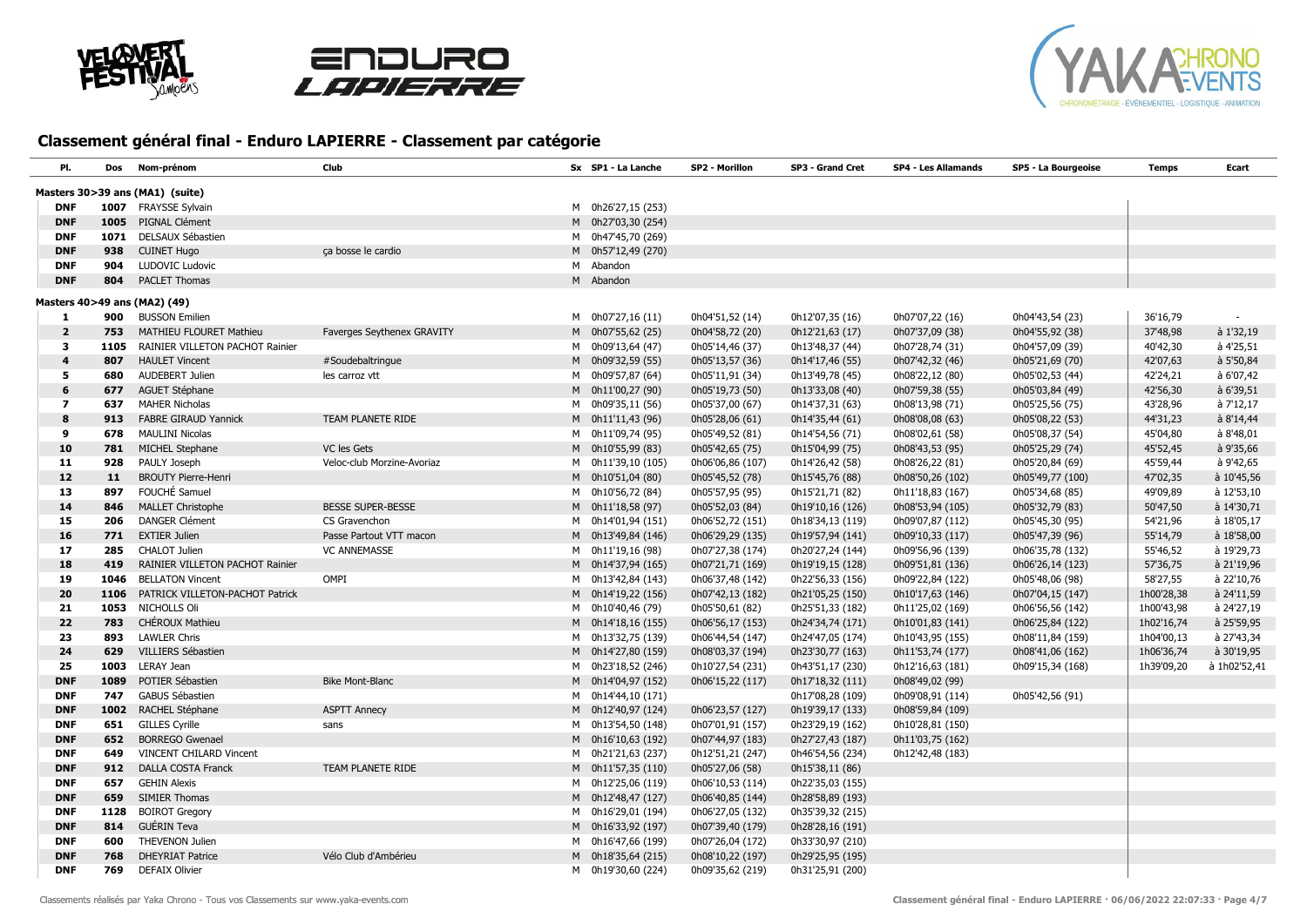





| PI.                     | Dos  | Nom-prénom                      | <b>Club</b>                       | Sx SP1 - La Lanche | SP2 - Morillon   | SP3 - Grand Cret | <b>SP4 - Les Allamands</b> | SP5 - La Bourgeoise | <b>Temps</b> | Ecart           |
|-------------------------|------|---------------------------------|-----------------------------------|--------------------|------------------|------------------|----------------------------|---------------------|--------------|-----------------|
|                         |      | Masters 40>49 ans (MA2) (suite) |                                   |                    |                  |                  |                            |                     |              |                 |
| <b>DNF</b>              | 795  | <b>ASPINION Julien</b>          |                                   | M 0h24'52,27 (250) | 0h09'27,75 (218) | 0h36'30,75 (218) |                            |                     |              |                 |
| <b>DNF</b>              |      | 1050 ROBILLARD Clément          |                                   | M 0h20'53,59 (232) | 0h10'31,69 (233) | 0h50'37,06 (235) |                            |                     |              |                 |
| <b>DNF</b>              | 605  | <b>ESPERVIER Sebastien</b>      |                                   | M 0h23'36,22 (247) | 0h11'17,50 (239) | 0h45'45,74 (233) |                            |                     |              |                 |
| <b>DNF</b>              | 1100 | <b>TU Kiss</b>                  |                                   | M 0h31'24,78 (261) | 0h13'57,44 (248) | 1h11'21,43 (241) |                            |                     |              |                 |
| <b>DNF</b>              | 638  | <b>GEVAUDAN Yann</b>            | <b>VCA Amberieu</b>               | M 0h07'39,99 (16)  | 0h06'27,31 (134) |                  |                            |                     |              |                 |
| <b>DNF</b>              |      | 1016 ONRAET Stephen             |                                   | M 0h16'24,00 (193) | 0h07'52,84 (190) | Abandon          |                            |                     |              |                 |
| <b>DNF</b>              |      | 1001 MOLLET Jean-René           |                                   | M 0h19'07,19 (220) | 0h09'08,95 (213) |                  |                            |                     |              |                 |
| <b>DNF</b>              | 17   | <b>GRAFFAND Fabien</b>          |                                   | M 0h36'43,15 (267) | 0h16'13,20 (254) |                  |                            |                     |              |                 |
| <b>DNF</b>              | 792  | RAJALA Juha                     |                                   | M 0h10'05,81 (68)  |                  |                  |                            |                     |              |                 |
| <b>DNF</b>              | 764  | <b>MARTIN Laurent</b>           |                                   | M Abandon          |                  |                  |                            |                     |              |                 |
|                         |      | Masters 50 ans & + (MA3) (15)   |                                   |                    |                  |                  |                            |                     |              |                 |
| 1                       | 693  | <b>ABATE Emmanuel</b>           | ANNECY CYCLISME COMPETITION       | M 0h08'08,67 (27)  | 0h05'10,81 (32)  | 0h13'15,79 (33)  | 0h07'52,45 (53)            | 0h05'32,71 (82)     | 40'00,43     |                 |
| $\overline{2}$          | 35   | <b>PAQUET Francis</b>           | <b>VC BRIGNAIS</b>                | M 0h09'08,23 (44)  | 0h05'20,20 (51)  | 0h13'06,76 (29)  | 0h07'45,18 (49)            | 0h05'02,74 (45)     | 40'23,11     | $a$ 22,68       |
| 3                       |      | 1037 GAUTHIER Nicolas           | Pommiers vtt                      | M 0h08'27,81 (33)  | 0h05'42,60 (74)  | 0h13'47,89 (43)  | 0h08'04,01 (59)            | 0h05'31,91 (81)     | 41'34,22     | à 1'33,79       |
| 4                       |      | 1011 CARR Jamie                 |                                   | M 0h08'25,18 (32)  | 0h05'27,81 (60)  | 0h15'18,74 (80)  | 0h08'12,24 (69)            | 0h05'18,61 (65)     | 42'42,58     | à 2'42,15       |
| 5                       | 817  | <b>ACHARD Eric</b>              | bauges montagne sports            | M 0h09'50,36 (62)  | 0h05'37,38 (68)  | 0h15'48,56 (89)  | 0h07'41,66 (44)            | 0h05'09,76 (55)     | 44'07,72     | à 4'07,29       |
| 6                       | 647  | <b>GOMEZ Pascal</b>             |                                   | M 0h14'51,74 (173) | 0h07'03,06 (158) | 0h18'04,52 (115) | 0h10'28,40 (149)           | 0h06'58,85 (145)    | 57'26,57     | à 17'26,14      |
| $\overline{7}$          | 999  | <b>CATCHPOOL William</b>        |                                   | M 0h15'06,52 (178) | 0h07'24,55 (171) | 0h23'00,01 (157) | 0h10'10,10 (142)           | 0h06'57,24 (143)    | 1h02'38,42   | à 22'37,99      |
| 8                       |      | 612 WATKINS Ash                 |                                   | M 0h14'33,44 (162) | 0h07'13,58 (165) | 0h24'59,14 (176) | 0h10'12,07 (143)           | 0h06'21,83 (119)    | 1h03'20,06   | à 23'19,63      |
| 9                       | 1023 | SAHRAOUI Ridha                  | SPADTRIBU                         | M 0h15'09,29 (179) | 0h07'48,31 (188) | 0h24'05,20 (166) | 0h10'46,24 (157)           | 0h08'18,33 (160)    | 1h06'07,37   | à 26'06,94      |
| 10                      | 998  | LAVENDER Christopher            |                                   | M 0h20'17,78 (227) | 0h08'06,30 (195) | 0h32'21,75 (205) | 0h11'31,48 (171)           | 0h08'58,39 (164)    | 1h21'15,70   | à 41'15,27      |
| 11                      | 1052 | <b>JARNIAS Christophe</b>       |                                   | M 0h21'04,99 (234) | 0h10'43,16 (234) | 0h36'51,14 (219) | 0h11'19,06 (168)           | 0h07'28,62 (151)    | 1h27'26,97   | à 47'26,54      |
| <b>DNF</b>              | 1033 | <b>BELVAL Stéphane</b>          | VTT ARBIKE VALENCE                | M 0h18'28,35 (213) | 0h14'02,28 (249) | 0h35'41,75 (216) | 0h11'36,68 (173)           |                     |              |                 |
| <b>DNF</b>              | 726  | <b>MICHAUT Denis</b>            |                                   | M 0h17'12,48 (200) | 0h10'23,53 (230) |                  |                            |                     |              |                 |
| <b>DNF</b>              |      | 1159 FOUACHE Roland             |                                   | M 0h21'30,57 (238) | 0h09'02,56 (211) |                  |                            |                     |              |                 |
| <b>DNF</b>              | 615  | <b>BOURGUIGNON Bernard</b>      | PULSION VTT                       | M 0h36'18,86 (266) |                  |                  |                            |                     |              |                 |
| <b>Senior (SE) (68)</b> |      |                                 |                                   |                    |                  |                  |                            |                     |              |                 |
| -1                      | 974  | <b>LEBERT Alexis</b>            | La motte servolex Cyclisme        | M 0h07'16,63 (4)   | 0h04'37,40 (3)   | 0h11'11,55 (2)   | 0h06'49,58 (5)             | 0h04'17,86 (3)      | 34'13,02     |                 |
| $\overline{2}$          | 671  | <b>FLEURY Mathis</b>            | ANNECY CYCLISME COMPETITION       | M 0h07'02,91 (2)   | 0h04'48,08 (11)  | 0h11'25,99 (4)   | 0h06'49,13(4)              | 0h04'23,34 (5)      | 34'29,45     | $a$ 16,43       |
| 3                       | 1109 | <b>CROZ Romain</b>              | Arc Mountain Bike Club            | M 0h07'20,64 (9)   | 0h04'39,95 (4)   | 0h11'15,91 (3)   | 0h06'47,91 (3)             | 0h04'36,79 (17)     | 34'41,20     | $\hat{a}$ 28,18 |
| 4                       |      | 1022 MOREAU Nathan              | ORC Épône                         | M 0h07'10,28 (3)   | 0h04'50,58 (12)  | 0h11'45,71 (11)  | 0h06'54,04 (7)             | 0h04'19,55 (4)      | 35'00,16     | $\dot{a}$ 47,14 |
| 5                       | 910  | <b>CHAUVET Cesar</b>            | vivarais ard bike                 | M 0h07'16,99 (5)   | 0h04'43,62 (7)   | 0h11'41,75 (9)   | 0h06'57,62 (11)            | 0h04'27,15 (7)      | 35'07,13     | à 54,11         |
| 6                       |      | 1135 BRUNELLO Mickaël           | Veloroc Lapierre                  | M 0h07'17,36 (6)   | 0h04'47,67 (10)  | 0h11'55,67 (13)  | 0h06'57,30 (10)            | 0h04'17,39 (2)      | 35'15,39     | à 1'02,37       |
| $\overline{z}$          |      | 1096 NOYERIE Clément            | <b>VTT ARDBIKE</b>                | M 0h07'52,29 (22)  | 0h04'58,05 (19)  | 0h11'54,75 (12)  | 0h07'18,23 (21)            | 0h04'35,13 (15)     | 36'38,45     | à 2'25,43       |
| 8                       | 1076 | <b>BERNARD Hugo</b>             |                                   | M 0h07'47,60 (19)  | 0h05'18,96 (47)  | 0h12'56,91 (27)  | 0h07'23,56 (25)            | 0h04'36,96 (18)     | 38'03,99     | à 3'50,97       |
| 9                       | 1051 | <b>BELVAL Matthieu</b>          | Vtt ardbike                       | M 0h08'47,68 (37)  | 0h05'00,10 (22)  | 0h13'20,30 (35)  | 0h06'37,96 (2)             | 0h04'29,68 (9)      | 38'15,72     | à 4'02,70       |
| 10                      | 687  | <b>CANCADE Julien</b>           |                                   | M 0h08'23,53 (31)  | 0h05'18,81 (46)  | 0h13'00,62 (28)  | 0h07'29,44 (32)            | 0h04'43,09 (22)     | 38'55,49     | à 4'42,47       |
| 11                      | 841  | <b>MAGANVAL Gabriel</b>         | <b>BESSE SUPER-BESSE</b>          | M 0h09'07,11 (43)  | 0h05'06,37 (27)  | 0h12'43,26 (23)  | 0h07'23,83 (26)            | 0h04'44,04 (24)     | 39'04,61     | à 4'51,59       |
| 12                      | 1039 | <b>DECHELETTE Titouan</b>       |                                   | M 0h09'21,02 (50)  | 0h05'07,25 (28)  | 0h12'56,62 (26)  | 0h07'24,32 (27)            | 0h04'33,54 (13)     | 39'22,75     | à 5'09,73       |
| 13                      | 931  | REVILLOT-TIROT Jonathan         | Les Gets                          | M 0h09'08,48 (46)  | 0h05'05,59 (26)  | 0h13'26,60 (37)  | 0h07'14,49 (19)            | 0h04'41,92 (21)     | 39'37,08     | à 5'24,06       |
| 14                      | 903  | <b>MAILLOT Baptiste</b>         | arc mountain bike club            | M 0h09'08,35 (45)  | 0h05'15,58 (41)  | 0h12'43,03 (22)  | 0h07'40,82 (43)            | 0h05'03,12 (46)     | 39'50,90     | à 5'37,88       |
| 15                      | 1138 | <b>DELPIROUX Adrien</b>         |                                   | M 0h09'42,25 (60)  | 0h05'04,52 (24)  | 0h13'33,69 (41)  | 0h07'22,32 (23)            | 0h04'46,95 (28)     | 40'29,73     | à 6'16,71       |
| 16                      | 1090 | <b>BOURRIEN Jérémy</b>          | <b>Faverges Seythenex Gravity</b> | M 0h08'02,36 (26)  | 0h05'08,91 (30)  | 0h13'30,93 (39)  | 0h08'02,14 (57)            | 0h06'02,37 (110)    | 40'46,71     | à 6'33,69       |
| 17                      | 790  | <b>GAL Adrien</b>               | velo club des crampon             | M 0h10'21,83 (74)  | 0h05'05,51 (25)  | 0h13'09,48 (30)  | 0h07'34,93 (37)            | 0h04'46,62 (27)     | 40'58,37     | à 6'45,35       |
| 18                      | 690  | <b>COUTURE Maxence</b>          | <b>Bonneville</b>                 | M 0h09'19,79 (49)  | 0h05'18,97 (49)  | 0h14'13,05 (53)  | 0h07'33,19 (36)            | 0h04'47,71 (29)     | 41'12,71     | $a$ 6'59,69     |
|                         |      |                                 |                                   |                    |                  |                  |                            |                     |              |                 |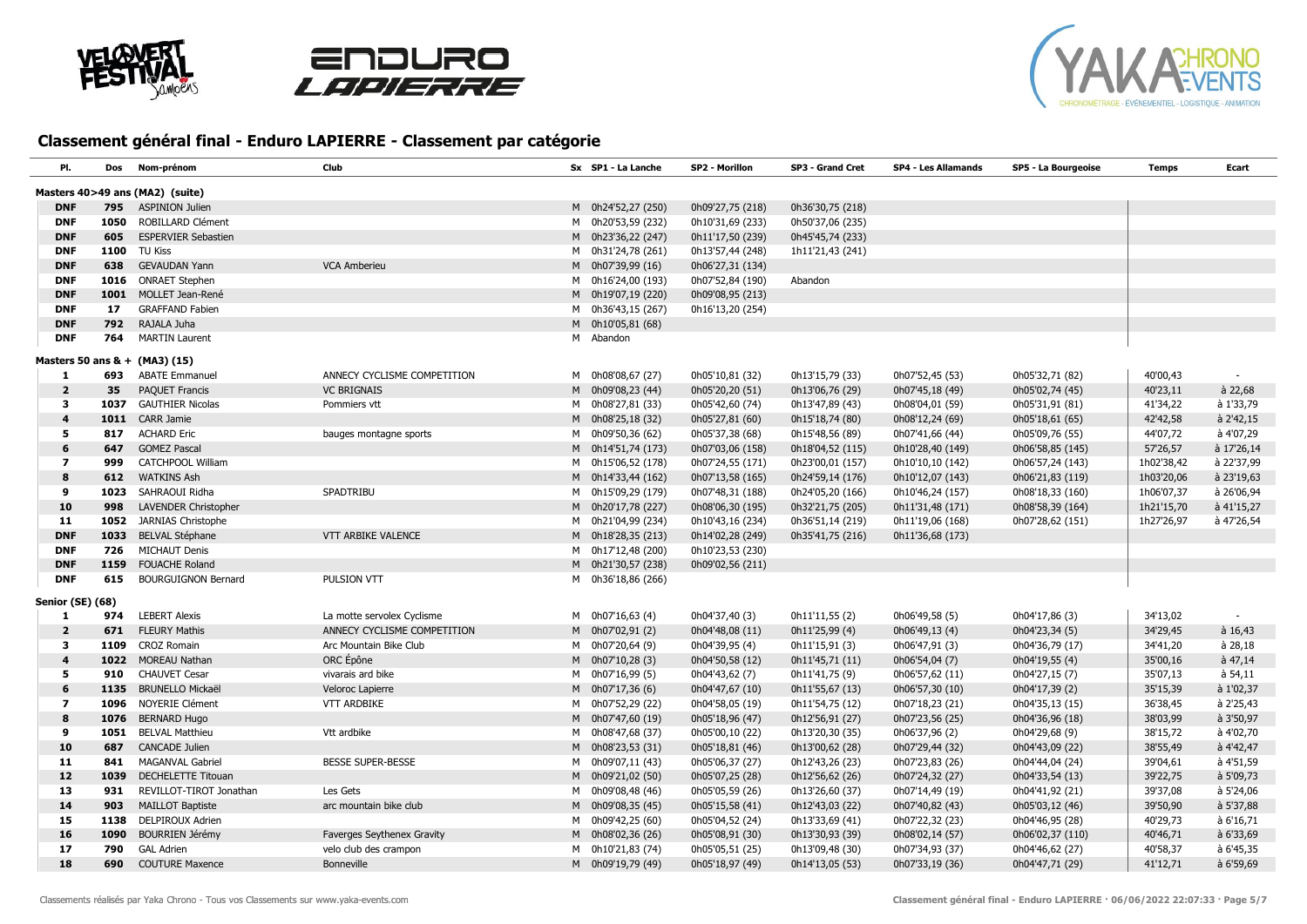





| Pl.                 | Dos  | Nom-prénom              | Club                           | Sx SP1 - La Lanche | SP2 - Morillon   | SP3 - Grand Cret | <b>SP4 - Les Allamands</b> | SP5 - La Bourgeoise | <b>Temps</b> | Ecart        |
|---------------------|------|-------------------------|--------------------------------|--------------------|------------------|------------------|----------------------------|---------------------|--------------|--------------|
| Senior (SE) (suite) |      |                         |                                |                    |                  |                  |                            |                     |              |              |
| 19                  | 944  | <b>HEBERT Mathieu</b>   | Motion Ride                    | M 0h09'24,27 (52)  | 0h05'14,46 (38)  | 0h13'55,24 (47)  | 0h07'26,16 (29)            | 0h05'17,26 (62)     | 41'17,39     | à 7'04,37    |
| 20                  | 1000 | MÉNAGER Emil            |                                | M 0h08'22,29 (30)  | 0h05'34,30 (65)  | 0h14'33,88 (60)  | 0h07'43,05 (48)            | 0h05'24,93 (73)     | 41'38,45     | à 7'25,43    |
| 21                  | 1030 | ROQUEPLAN Thomas        | Groupe cyclo coubon            | M 0h10'51,80 (81)  | 0h05'18,96 (48)  | 0h13'17,55 (34)  | 0h07'25,60 (28)            | 0h05'03,48 (47)     | 41'57,39     | à 7'44,37    |
| 22                  | 1025 | PELÉ Yannis             |                                | M 0h08'50,70 (38)  | 0h05'54,97 (90)  | 0h14'08,97 (52)  | 0h08'14,05 (72)            | 0h05'07,84 (52)     | 42'16,53     | à 8'03,51    |
| 23                  | 879  | <b>PRALLET Kevin</b>    | Team Passion Bière             | M 0h10'10,17 (70)  | 0h05'15,38 (40)  | 0h14'16,13 (54)  | 0h08'08,07 (62)            | 0h04'50,36 (32)     | 42'40,11     | à 8'27,09    |
| 24                  | 739  | REYBARD Johan           |                                | M 0h10'33,47 (75)  | 0h05'54,75 (89)  | 0h15'02,26 (73)  | 0h07'56,99 (54)            | 0h05'30,05 (80)     | 44'57,52     | à 10'44,50   |
| 25                  | 979  | SGARAMELLA Hugo         | Full Speed Gang                | M 0h11'07,08 (94)  | 0h05'27,34 (59)  | 0h14'43,43 (67)  | 0h08'36,10 (91)            | 0h05'20,13 (68)     | 45'14,08     | à 11'01,06   |
| 26                  | 1104 | THOMAS VERNAZ Thomas    |                                | M 0h09'21,57 (51)  | 0h05'34,54 (66)  | 0h15'26,64 (83)  | 0h09'08,32 (113)           | 0h05'58,67 (109)    | 45'29,74     | à 11'16,72   |
| 27                  | 854  | <b>RIGAUD Nicolas</b>   | <b>CLIC VTT</b>                | M 0h07'40,89 (17)  | 0h04'58,86 (21)  | 0h20'47,88 (147) | 0h07'14,93 (20)            | 0h04'57,61 (40)     | 45'40,17     | à 11'27,15   |
| 28                  | 994  | FRÉBOURG Gautier        | Annecy Cyclisme Compétition    | M 0h09'28,48 (53)  | 0h06'03,86 (103) | 0h14'33,20 (59)  | 0h10'45,38 (156)           | 0h06'28,58 (126)    | 47'19,50     | à 13'06,48   |
| 29                  | 878  | POMMIER Mathieu         | Team passion bière             | M 0h10'35,26 (76)  | 0h05'54,70 (88)  | 0h16'18,99 (101) | 0h08'38,73 (93)            | 0h05'53,90 (103)    | 47'21,58     | à 13'08,56   |
| 30                  | 988  | <b>BRET Antonin</b>     |                                | M 0h11'20,05 (99)  | 0h06'26,76 (131) | 0h16'48,51 (104) | 0h08'09,38 (64)            | 0h05'23,24 (71)     | 48'07,94     | à 13'54,92   |
| 31                  | 741  | PERRISSIN FABERT Arnaud | Babc                           | M 0h11'32,98 (103) | 0h06'08,45 (109) | 0h16'02,42 (94)  | 0h08'59,17 (108)           | 0h05'54,39 (104)    | 48'37,41     | à 14'24,39   |
| 32                  |      | 1072 MORETTI Robin      |                                | M 0h11'04,71 (92)  | 0h06'13,48 (116) | 0h16'12,14 (97)  | 0h08'49,97 (101)           | 0h06'32,98 (131)    | 48'53,28     | à 14'40,26   |
| 33                  | 961  | SARRET Yann             | Vélo Club Pierrelatte          | M 0h12'12,87 (115) | 0h05'59,00 (98)  | 0h16'14,22 (98)  | 0h09'09,73 (115)           | 0h05'58,35 (108)    | 49'34,17     | à 15'21,15   |
| 34                  | 930  | <b>BEDU Benjamin</b>    |                                | M 0h13'42,82 (142) | 0h05'56,81 (92)  | 0h17'18,29 (110) | 0h08'00,55 (56)            | 0h05'01,70 (43)     | 50'00,17     | à 15'47,15   |
| 35                  | 894  | <b>CORDIER Robin</b>    |                                | M 0h11'54,80 (109) | 0h06'09,39 (111) | 0h17'29,91 (112) | 0h08'42,78 (94)            | 0h05'43,80 (93)     | 50'00,68     | à 15'47,66   |
| 36                  | 866  | <b>BERNARD Victor</b>   | Veloxyroc                      | M 0h11'37,10 (104) | 0h06'00,61 (101) | 0h18'07,68 (116) | 0h08'49,63 (100)           | 0h05'36,11 (87)     | 50'11,13     | à 15'58,11   |
| 37                  | 1063 | <b>FAURIE Corentin</b>  |                                | M 0h11'57,44 (111) | 0h06'34,67 (141) | 0h18'54,12 (124) | 0h09'52,13 (137)           | 0h06'45,44 (137)    | 54'03,80     | à 19'50,78   |
| 38                  | 992  | RESTOUEIX Valentin      | SingleTrack's                  | M 0h14'29,19 (160) | 0h06'16,82 (118) | 0h18'34,13 (120) | 0h09'11,90 (118)           | 0h05'52,16 (102)    | 54'24,20     | à 20'11,18   |
| 39                  | 1043 | <b>LHOSTE Antoine</b>   | Ucpy                           | M 0h13'17,11 (137) | 0h06'41,72 (145) | 0h19'24,09 (129) | 0h09'42,07 (133)           | 0h06'06,34 (113)    | 55'11,33     | à 20'58,31   |
| 40                  | 731  | <b>FERREIRA Noah</b>    | Bonneville Arve Borne Cyclisme | M 0h13'06,78 (134) | 0h06'10,10 (112) | 0h21'44,17 (154) | 0h10'33,60 (154)           | 0h06'59,24 (146)    | 58'33,89     | à 24'20,87   |
| 41                  | 1126 | LEVAIN Alexandre        |                                | M 0h14'52,94 (174) | 0h07'00,47 (155) | 0h23'26,05 (160) | 0h10'14,10 (145)           | 0h06'40,36 (135)    | 1h02'13,92   | à 28'00,90   |
| 42                  | 793  | <b>FILHOL Alexandre</b> | TRIAL club des crampons        | M 0h14'37,98 (166) | 0h07'23,25 (170) | 0h28'52,80 (192) | 0h09'17,30 (121)           | 0h05'56,91 (107)    | 1h06'08,24   | à 31'55,22   |
| 43                  | 1068 | LE NEZET Samuel         | R-VTT                          | M 0h15'27,59 (182) | 0h06'51,43 (149) | 0h24'36,73 (172) | 0h11'13,08 (165)           | 0h08'02,12 (156)    | 1h06'10,95   | à 31'57,93   |
| 44                  |      | 621 SANSUS Paul         | <b>ATAC VTT</b>                | M 0h13'39,24 (141) | 0h07'41,84 (181) | 0h27'14,90 (185) | 0h10'17,91 (147)           | 0h08'44,55 (163)    | 1h07'38,44   | à 33'25,42   |
| 45                  | 880  | CLAUDY Mickaël          | Team Passion Bière             | M 0h16'29,34 (195) | 0h08'44,98 (205) | 0h32'08,89 (203) | 0h12'14,91 (180)           | 0h07'36,88 (152)    | 1h17'15,00   | à 43'01,98   |
| 46                  | 740  | FILHIOL Yoan            |                                | M 0h29'52,66 (259) | 0h11'08,88 (237) | 0h41'09,86 (226) | 0h13'43,51 (191)           | 0h08'40,94 (161)    | 1h44'35,85   | à 1h10'22,83 |
| <b>DNF</b>          | 1155 | <b>SAYER Till</b>       | Team Rockysports               | M 0h10'13,10 (72)  | 0h05'10,52 (31)  | 0h14'24,46 (57)  | 0h08'10,60 (66)            |                     |              |              |
| <b>DNF</b>          | 839  | ROUSSEAUX Theo          |                                | M 0h11'59,64 (112) | 0h06'58,69 (154) | 0h20'36,08 (146) | 0h10'33,56 (153)           |                     |              |              |
| <b>DNF</b>          | 1232 | <b>BARBE Julien</b>     |                                | M 0h15'29,92 (183) | 0h06'23,17 (125) | 0h27'32,64 (189) | 0h08'52,63 (104)           |                     |              |              |
| <b>DNF</b>          | 686  | <b>BELTRAMI Théo</b>    |                                | M 0h14'58,39 (175) | 0h06'30,03 (138) | 0h23'18,63 (158) | 0h09'39,37 (130)           |                     |              |              |
| <b>DNF</b>          | 1012 | <b>CESARIO William</b>  |                                | M 0h29'31,16 (257) | 0h11'07,15 (236) | 0h43'09,89 (229) | 0h14'58,17 (195)           |                     |              |              |
| <b>DNF</b>          | 990  | <b>HICKS Meghan</b>     |                                | M 0h32'08,43 (262) | 0h12'06,33 (240) | 1h03'14,48 (239) | 0h19'48,56 (200)           |                     |              |              |
| <b>DNF</b>          | 840  | <b>GENEVE Clément</b>   | BESSE SUPER-BESSE              | M 0h11'52,29 (108) |                  |                  | 0h07'05,66 (15)            | 0h04'49,83 (31)     |              |              |
| <b>DNF</b>          | 1113 | EDOUARD GAMBIER Edouard |                                | M 0h10'35,93 (77)  | 0h05'49,07 (80)  | 0h20'01,62 (142) |                            |                     |              |              |
| <b>DNF</b>          | 902  | PROZELLER Maury         | Crémieu VTT                    | M 0h12'53,99 (130) | 0h06'10,11 (113) | 0h19'50,98 (137) |                            |                     |              |              |
| <b>DNF</b>          | 82   | <b>CANTOU Marceau</b>   | Calvisson VTT                  | M 0h14'11,33 (154) | 0h07'10,05 (162) | 0h21'43,11 (153) |                            |                     |              |              |
| <b>DNF</b>          | 1036 | <b>RITZLER Mathieu</b>  |                                | M 0h14'42,01 (169) | 0h07'11,49 (163) | 0h24'20,59 (169) |                            |                     |              |              |
| <b>DNF</b>          | 756  | <b>BÉRAUD Mathias</b>   |                                | M 0h14'37,19 (164) | 0h07'38,31 (178) | 0h41'34,71 (227) |                            |                     |              |              |
| <b>DNF</b>          | 1131 | <b>CURT Basile</b>      |                                | M 0h17'37,10 (204) | 0h07'54,18 (191) | 0h25'27,24 (180) |                            |                     |              |              |
| <b>DNF</b>          | 808  | <b>GILLOTIN Adrien</b>  |                                | M 0h16'05,66 (189) | 0h07'46,53 (186) | 0h37'09,19 (220) |                            |                     |              |              |
| <b>DNF</b>          | 776  | <b>DESMURS Vivien</b>   |                                | M 0h15'52,30 (186) | 0h09'49,27 (225) | 0h29'46,74 (196) |                            |                     |              |              |
| <b>DNF</b>          |      | 1042 SERER Florian      |                                | M 0h19'23,85 (223) | 0h09'23,39 (216) | 0h31'18,66 (199) |                            |                     |              |              |
| <b>DNF</b>          |      | 1114 SEREK Tom          |                                | M 0h22'35,41 (244) | 0h09'46,70 (224) | 0h44'41,18 (232) |                            |                     |              |              |
| <b>DNF</b>          | 88   | <b>BAULIER Victor</b>   |                                | M 0h24'22,11 (249) | 0h12'36,15 (244) | 0h43'57,23 (231) |                            |                     |              |              |
|                     |      |                         |                                |                    |                  |                  |                            |                     |              |              |